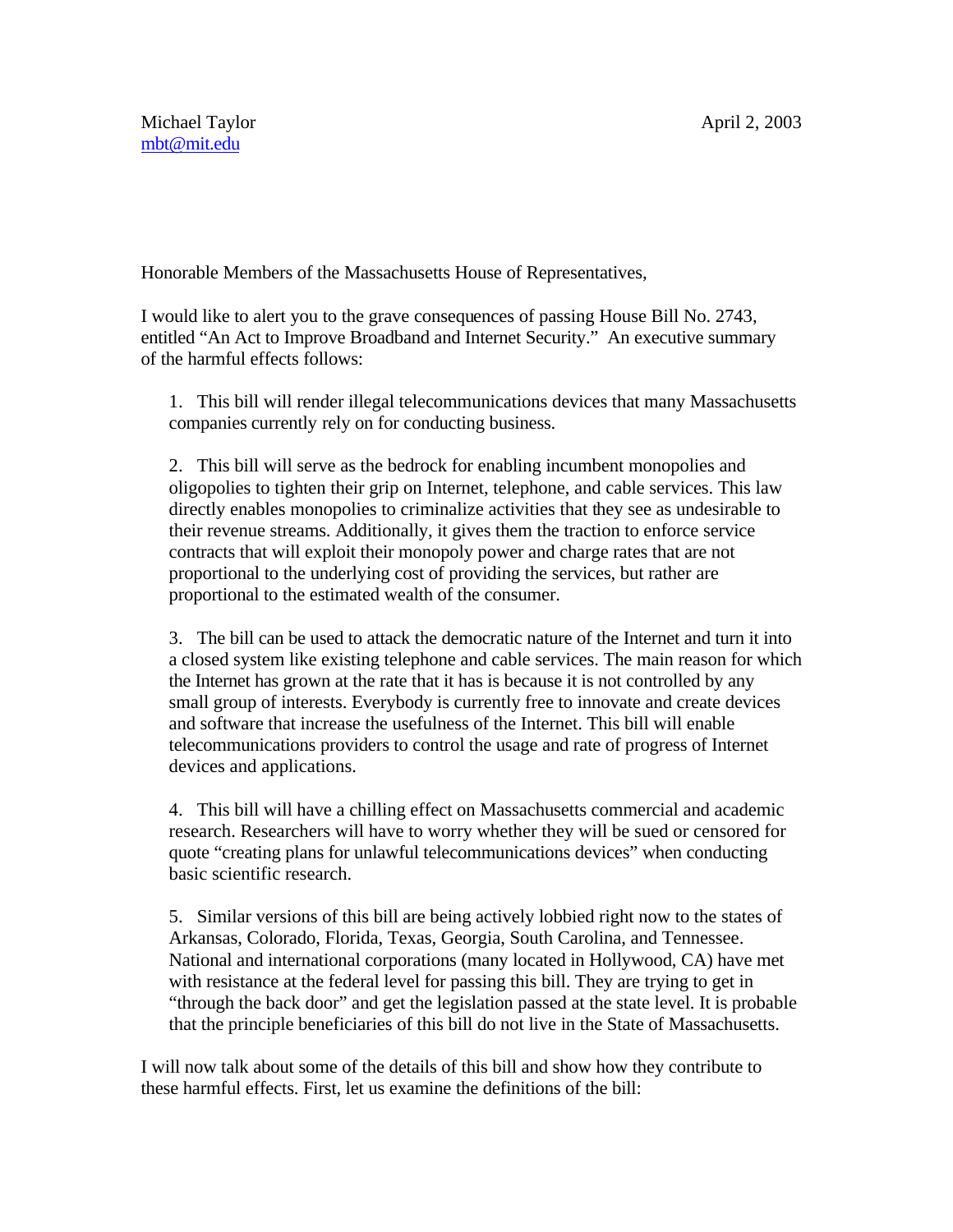A. Section 1, 35 defines a "telecommunications service" as "any service provided for a charge or compensation to facilitate the origination, transmission, emission or reception of .. data, video, audio or Internet access."

B. Section 1, 78 states that a "Unlawful telecommunication device" is defined as "any telecommunication device which is capable of .. the disruption, acquisition, receipt, transmission, or decryption of a telecommunication service **without the express consent or express authorization of the telecommunications service provider**, including" .. "any device, technology, product, service or software…".

Essentially, this bill's definition of "telecommunication device" includes any program you might install on your computer that uses the Internet ("capable of receipt, transmission"), or any device that you might hook up to a cable or phone system. This includes existing devices like answering machines ("capable of transmission", "receipt"), VCRs ("receipt"), TIVOs or PVRs ("receipt"), or devices that skip advertisements ("disruption"). This definition effectively gives the telecommunications service providers the ability to determine what devices and software are legal and illegal by not giving their quote "express consent."

C. Section 1, 50 defines a "Telecommunication service provider" as someone who creates or transports any form of data. This means that this bill is giving many parties legal foothold to manipulate usage of these services.

Let us now examine in more depth some of the harmful effects that I have mentioned:

1. This bill will make illegal devices that many Massachusetts companies currently rely on for conducting business. Many Massachusetts companies now rely on telephone and Internet services to allow their employees to telecommute, i.e., to work remotely on their company's corporate network while they are traveling or working at home.

A principle concern for these businesses is the threat that their communication will be intercepted by another party. This could include both corporate, as well as international, espionage. Vital to maintaining the security of their efforts is the use of VPN "virtual private network" software and devices, as well as tools like "SSH" and other encryption software that prevent third-parties from spying on traffic. Making devices like this illegal will prevent companies from telecommuting. The section of the bill that prevents the usage of these devices is Section 2, line 18:

"Whoever possesses, uses, manufactures, assembles, distributes….any unlawful telecommunication device to conceal .. the place of origin or the destination of any telecommunication shall be punished by a fine …"

These devices have the effect of concealing the destination of communications, and thus would be rendered illegal by this bill.